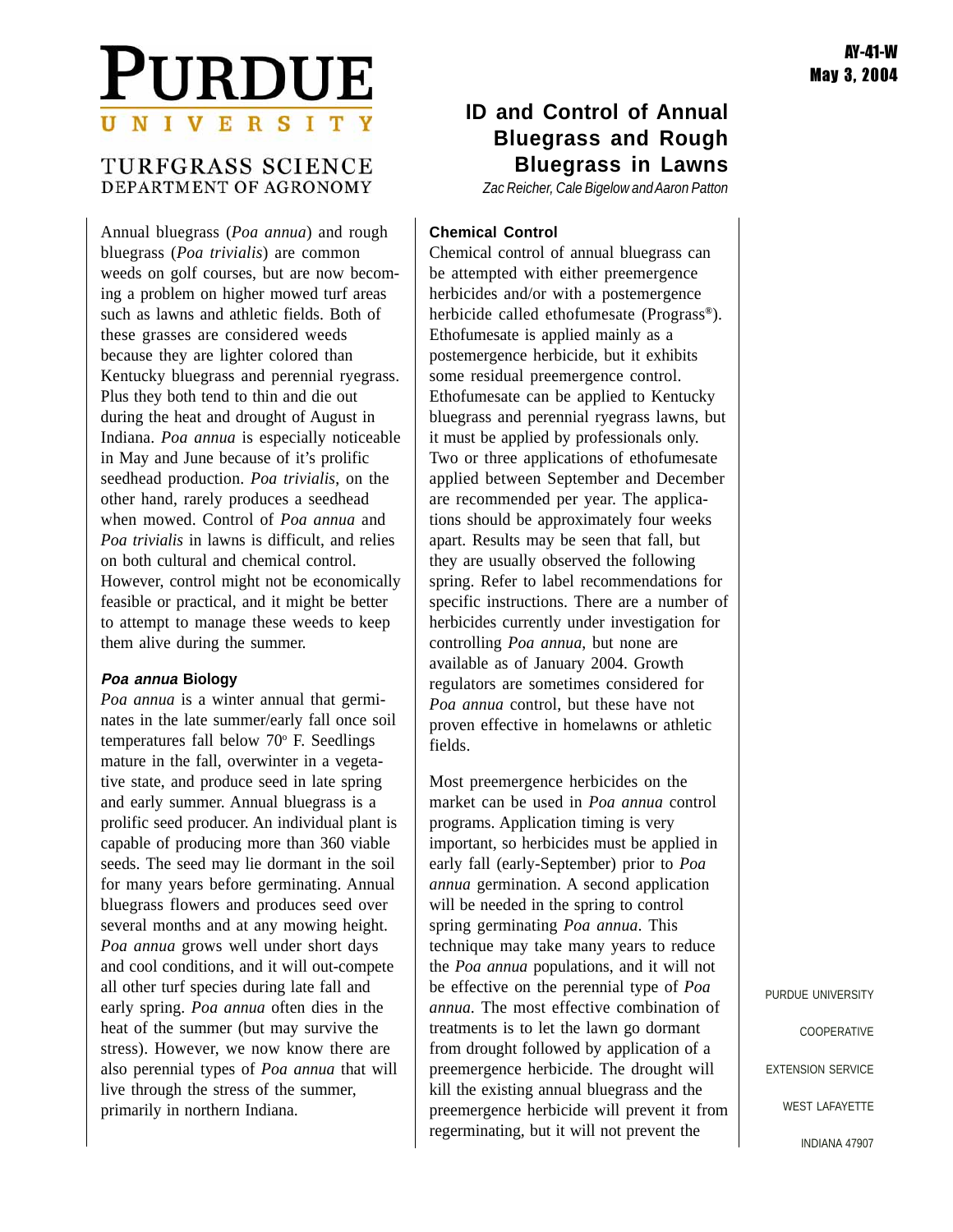

#### **Summary of practices that will encourage or discourage Poa annua.**

| <b>Maintenance Practice</b> | To encourage Poa annua                                     | To discourage Poa annua     |
|-----------------------------|------------------------------------------------------------|-----------------------------|
| Irrigation                  | Light and frequent                                         | Deep and infrequent         |
| Mowing height               | 2 inches or below                                          | 3 inches or above           |
| Fertility                   | Spring N, High N and P<br>when Poa annua is<br>germinating | Fall N, Low N and P         |
| Aerification                | Avoid, Poa annua is<br>favored under compaction            | Aerify as often as possible |

desired turf from greening up again. and thus killing the annual bluegrass.

#### **Poa trivialis Biology**

*Poa trivialis* is a perennial grass that spreads by stolons forming light green patches in the turf. It is best adapted to shady, moist, or over-watered sites, and because of this, it often appears in mixtures with Kentucky bluegrass and perennial ryegrass recommended for shady areas. Two theories persist about how *Poa trivialis* is introduced to a turf stand. Some believe that *Poa trivialis* grows naturally over most of the world and *Poa trivialis* seeds or stolons can germinate

after lying dormant for many years, thus contaminating a turf stand. Most believe that it was introduced as a contaminant in turf seed and seed producers have since self-imposed *Poa trivialis* growing and shipping restrictions to help prevent this.

### **Control**

Currently, nonselective control with glyphosate followed by reseeding may offer the best chance of control of *Poa trivialis.* A herbicide called sulfosuron is currently being developed with the hopes of controlling *Poa trivialis* selectively. However, there is no selective control of *Poa trivialis* available as of January 2004.

#### **Summary of practices that will encourage or discourage Poa trivialis.**

| <b>Maintenance Practice</b> | To encourage Poa trivialis | To discourage Poa trivialis               |
|-----------------------------|----------------------------|-------------------------------------------|
| Irrigation                  | Light and frequent         | Deep and finrequent                       |
| Mowing height               | 2 inches or below          | 3 inches or above                         |
| Drainage                    | Poor drainage favors       | Good drainage to remove<br>excess water   |
| Traffic                     | Limit all traffic          | Poa trivialis cannot<br>withstand traffic |

IT IS THE POLICY OF PURDUE UNIVERSITY COOPERATIVE EXTENSION SERVICE, DAVID C. PETRITZ DIRECTOR, THAT ALL PERSONS SALL HAVE EQUAL OPPORTUNITY TO THE PROGRAMS AND FACILITIES WITHOUT REGARD TO RACE, COLOR, SEX, RELIGION, NATIONAL ORIGIN, AGE, MARITAL STATUS, PARENTAL STATUS, SEXUAL ORIENTATION, OR DIABILITY. PURDUE UNIVERSITY IS AN AFFIRMITIVE ACTION EMPLOYER.